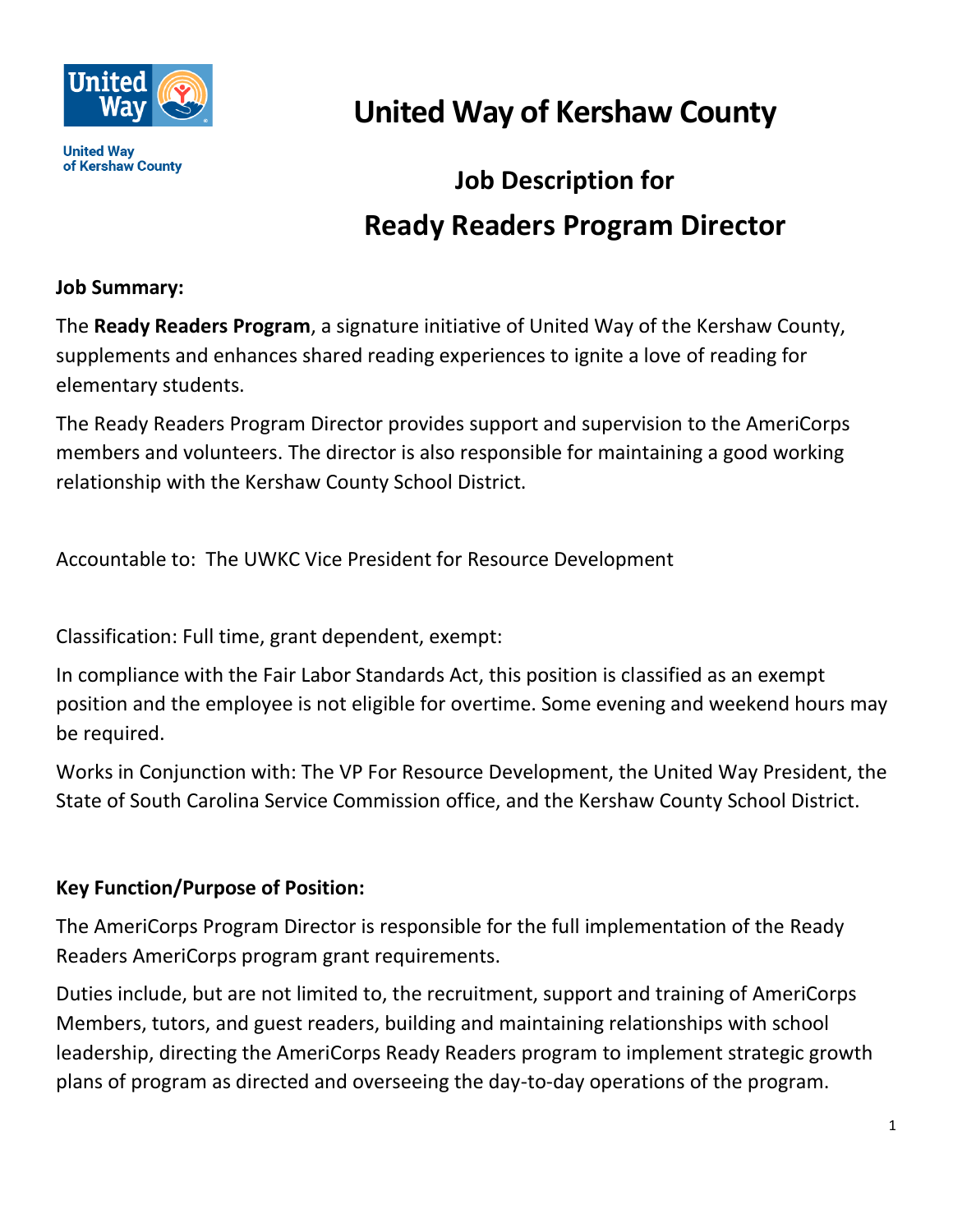The director will understand and adhere to education practices of the Kershaw County School District.

The position will supervise up to twenty AmeriCorps Members to support program implementation. The Director will learn all aspects of AmeriCorps rules and regulations and will take ownership of the administrative aspects of the AmeriCorps grant along with the VP of Resource Development. Engagement with current and potential AmeriCorps Members, Community Volunteer Tutors, and community partners on an on-going basis, as well as consistent communication with South Carolina Service Commission staff is essential. The director is also responsible for a program sustainability plan (along with program staff)

## **Responsibilities:**

Core AmeriCorps program management duties include, but not limited to, the following:

- 1. Fully implement the AmeriCorps program as proposed and approved by the South Carolina Commission for National and Community Service (SC Commission) in the AmeriCorps grant application and negotiation process.
- 2. Recruit, enroll, train, and supervise AmeriCorps members and volunteers per the approved grant application.
- 3. Complete member service agreements at the start of the term of service, monitor member progress towards meeting goals, and monitor member service hours weekly.
- 4. Conduct program evaluation of members and sites and use the information to continuously improve the program.
- 5. Train members and foster spirit of teamwork and partnership between the program and service sites.
- 6. Manage the tracking of student enrollment, schedules, and tutoring hours to ensure members reach required hours of service. Student improvement will be measured by the KCSD and reported to United Way and SC Commission staff as required.
- 7. Develop lessons plans for student groups as needed in coordination with school Literacy Coaches.
- 8. Follow all state and federal fiscal policies related to federal grant management, participate in on-site visits and program interviews as part of the SC Commission's annual monitoring plan, and submit quarterly narrative and fiscal reports to the SC Commission.
- 9. Attend monthly program director meetings convened by the SC Commission; and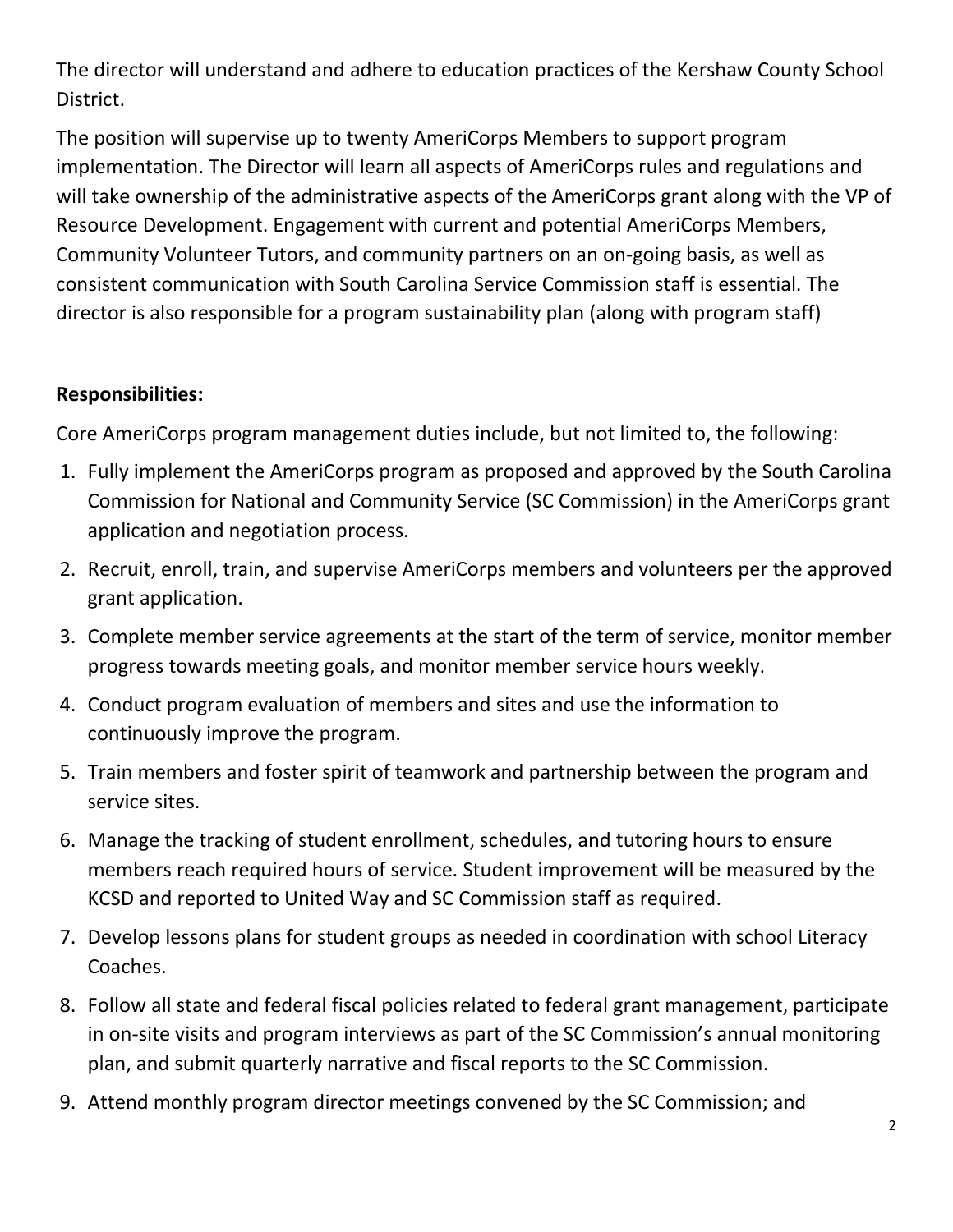10.Travel to regional and national trainings as required.

# **Primary Characteristics:**

- Should have a bachelor's degree or higher or related work experience.
- Embrace the United Way of Kershaw County mission and vision and always represent the United Way in a positive light
- Must be proficient with Microsoft Office tools
- Must have a heart for education
- Must be a self-starter
- Must be a team player
- Must possess the ability to speak in front of large and small gatherings
- Must have the ability to adjust and adapt to changing surroundings
- Must be an effective communicator
- Must be able to pass the required background screening

# **MISCELLANEOUS:**

Other duties include:

- Assisting in securing and implementing grant funded programs/activities that support the above functions and duties
- Other duties as assigned by the United Way staff
- Representing the United Way of KC at various functions and activities
- As a team member you may be required to greet visitors to our offices and answer phone calls
- Our normal workday is 8:00 am-4:00pm with an hour lunch, however you may be required to occasionally work other hours as needed to support events, fundraisers, and meetings